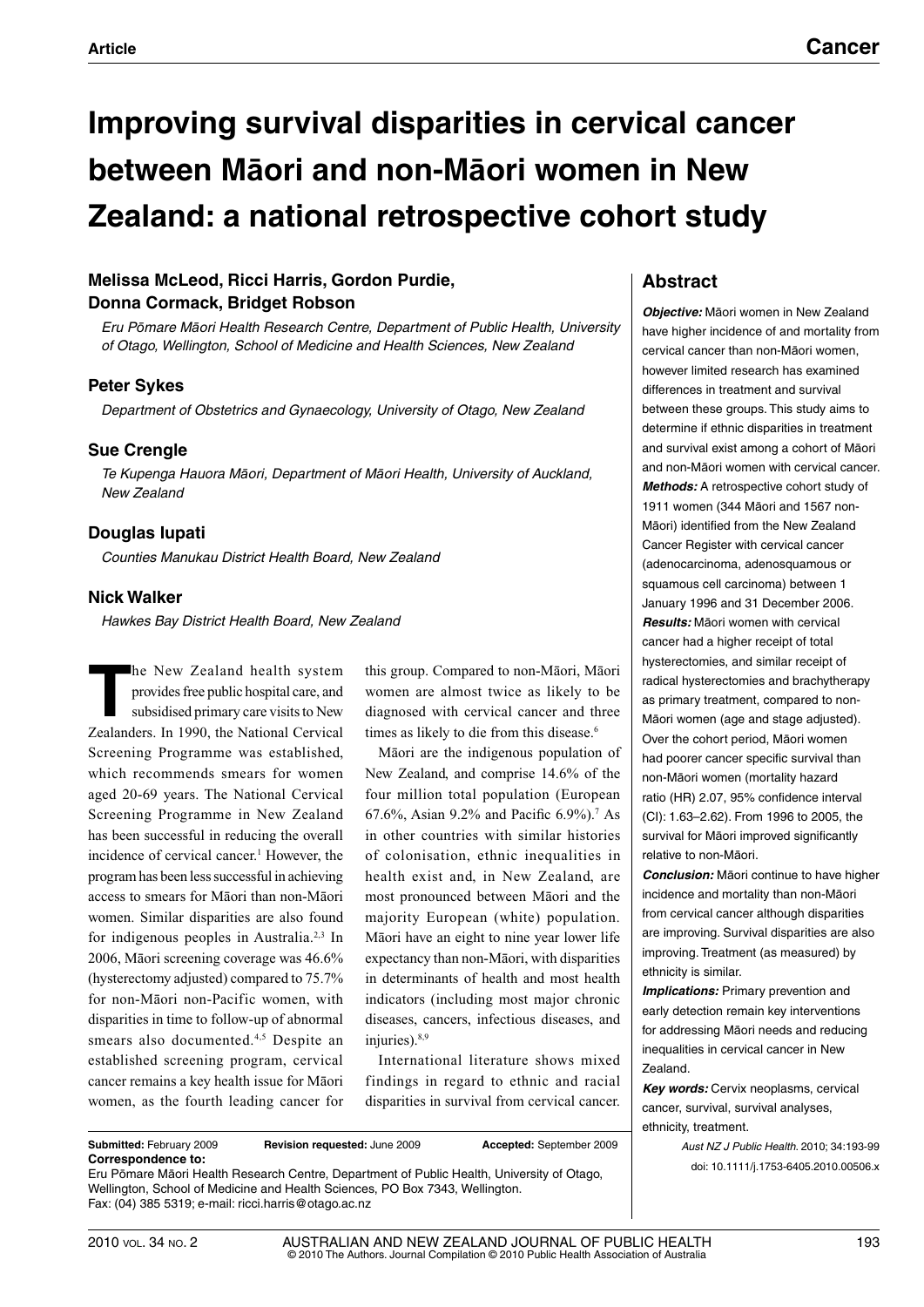Significant survival differences have been demonstrated in African American women, with poorer survival remaining after adjusting for age and stage at diagnosis.10,11 Other studies demonstrated a continued survival difference by race or ethnicity despite controlling for a wide range of factors in: Pacific Island women in the US military controlled for age, stage, and grade,<sup>12</sup> and African American women once adjusted for histology and size<sup>13</sup> and lymph node status and location.14 Other US studies have found no disparity by race or ethnicity in survival from cervical cancer.<sup>15-21</sup> Three of these were based in single treatment institutions,<sup>17,19,21</sup> and one on the US military population.20

In New Zealand, later stage at diagnosis has been suggested as a cause of relative survival disparity by ethnicity, but the evidence is inconsistent. In an analysis of cervical cancer cases registered in 2000-2004, Māori women's cancer specific survival was significantly lower than that observed among non-Māori women. However, the ethnic differences in survival were no longer significant after adjustment for stage at diagnosis.<sup>6</sup> In earlier studies (1994-2002), ethnic differences in stage did not fully account for differences in survival, $22,23$  suggesting possible changes over time.

To date no research has been done in New Zealand to seek explanations (other than stage) for the disparity in cervical cancer survival between Māori and non-Māori. In particular, there has been no research to determine if there are disparities in treatment for cervical cancer. International studies have demonstrated treatment differences for cervical cancer by race or ethnicity. African American women have been found to be more likely to have insertion of a radioactive device<sup>24</sup> or radiotherapy<sup>25</sup> than non-African American women. African American women are also less likely to receive a hysterectomy for early stage cervical cancer,<sup>19</sup> early and late stage cancer;<sup>26</sup> and in women aged over  $35\gamma$ rs.<sup>27</sup>

This research aims to determine if ethnic disparities in treatment and survival exist among a cohort of Māori and non-Māori women with cervical cancer.

## **Methods**

#### *Study design and population*

This is a retrospective cohort study of women diagnosed with cervical cancer over the time period 1996 to 2006. Data were obtained from the New Zealand Health Information Service (NZHIS). All women diagnosed with cervical cancer between 1 January 1996 and 31 December 2006 were identified from the New Zealand Cancer Register (a population-based register of all primary malignant diseases in New Zealand, excluding basal and squamous cell skin cancers). The study sample was limited to those diagnosed with adenocarcinoma, adenosquamous and squamous cell carcinomas, excluding 140 participants with rarer forms of cervical cancer. The cohort was stratified by ethnicity into Māori or non-Māori based upon the presence or absence of Māori ethnicity identification on the Cancer Register.

Data from all public hospital admissions, cancer registrations and mortality records for the cohort were linked using each individual's encrypted National Health Index (NHI) number. The cohort was followed until the end of 2006 to compare treatment differences and to the end of 2005 to compare survival differences.

Ethical approval for this study was granted by the Multi-Region Ethics Committee (MEC/05/07/085). A clinical reference group informed the study.

#### *Cervical cancer survival*

The survival outcomes in this study included a comparison of Māori and non-Māori cancer specific survival and survival disparity trends over time. Survival was measured as the number of days from the date of diagnosis to the date of death. Cases diagnosed at death were excluded from the analysis  $(n = 1)$ . Deaths from other causes were assumed to be independent of cervical cancer, and were censored.

#### *Primary treatment analyses*

In order to capture only primary cervical cancer treatment, analysis was limited to treatment received within 12 months of cervical cancer diagnosis. Surgical treatments (radical and total hysterectomy) as well as radiotherapy (brachytherapy) were examined. External beam radiotherapy, chemotherapy and localised surgical treatments (loop excision and laser surgery) are primarily provided as outpatient procedures and are not captured in the NZHIS dataset, and therefore not included in the treatment analysis.

#### *Hospital admission*

Admissions to a public hospital with a primary discharge diagnosis of cervical cancer within three months of diagnosis were divided into three exclusive groups: admission to a cancer centre; other public hospital admissions; or no public hospital admission. In addition, limited private hospital admission data was available for the period 2001 to 2003.

#### *Co-factors*

Age, tumour stage, extent of disease and histology were extracted from the cancer register. Tumour stage was classified according to the International Federation of Gynaecology and Obstetrics (FIGO) Staging of Carcinoma of the Cervix, and grouped as Stage IA, IB, II, III, IV and unknown. Stage I was separated into IA and IB to allow analysis of treatment by stage, which differs for these two subgroups. Extent of disease was classified as localised, regional, distant or unknown according to the Surveillance**,** Epidemiology**,** and End Results (SEER) Program staging scheme.<sup>28,29</sup>

#### *Statistical methods*

Population rates were age standardised to the 2001 Māori population. *P* values <0.05 were deemed statistically significant. Poisson regression was used to model trends over time. The poisson errors were assumed to have autoregressive correlations between the years, within ethnic-age groups.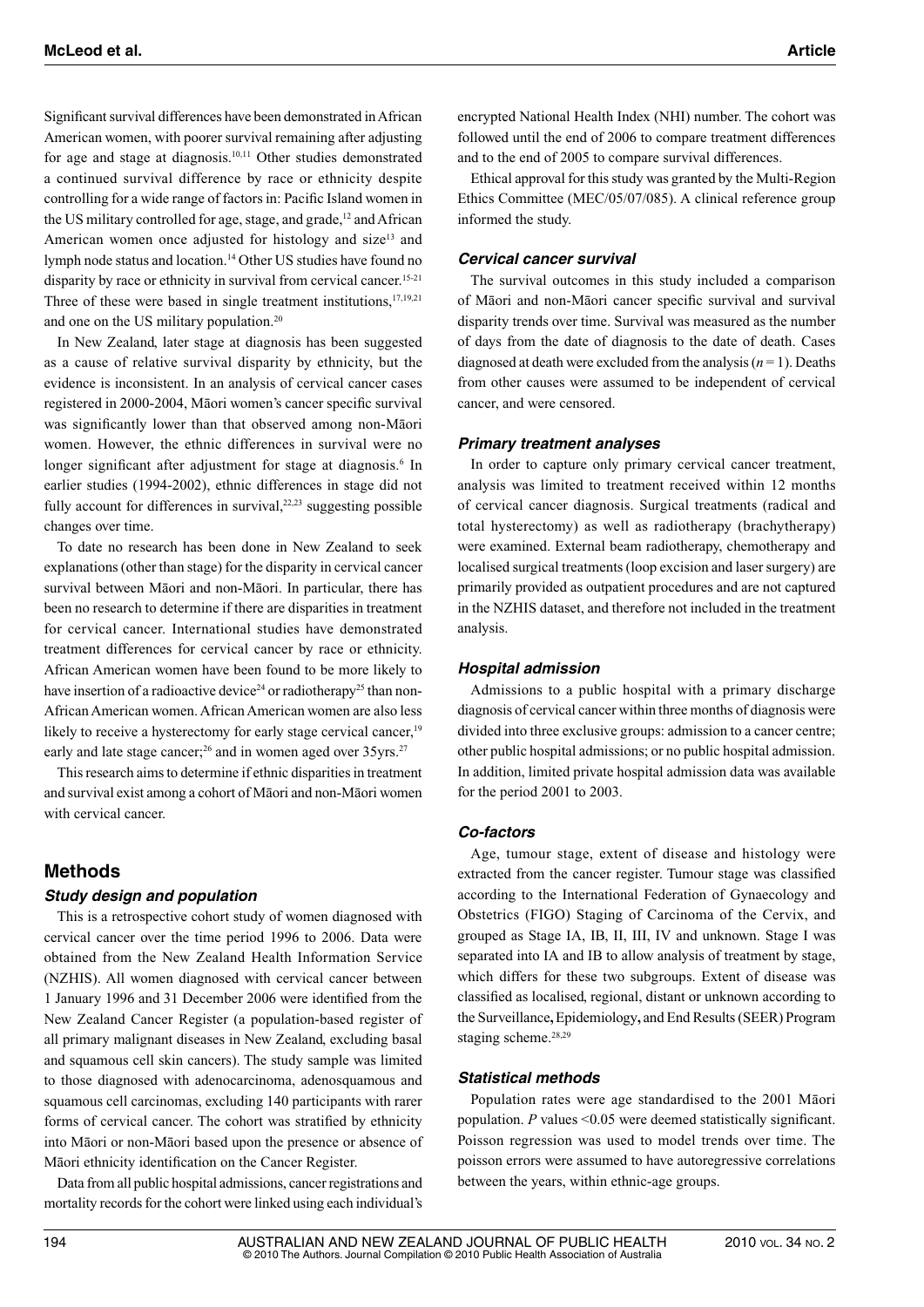Two types of survival analyses were performed to estimate cervical cancer specific survival by ethnicity: a Kaplan Meier survival curve; and proportional hazards modelling. Proportional hazards modelling was used to estimate the relative risk of death in the two years following diagnosis over the cohort period for Māori compared with non-Māori (mortality HR) and was adjusted for age, FIGO stage, and for treatment as a time-dependent covariate. Additionally, differential trends in two year survival/mortality over time were examined for Māori compared with non-Māori using proportional hazards modelling for moving averages of two year diagnostic periods.

Proportional hazards modelling was also used to estimate the Māori:non-Māori hazard ratio for procedure receipt (total or radical hysterectomy, and brachytherapy) and admission to a cancer centre, adjusted for age and FIGO stage.

All analyses were undertaken in SAS (version 9.1, SAS Institute Inc., Cary, NC).

was 43 years, and 46 years for non-Māori (*p*<0.001 Wilcoxon rank-sum test).

In a cross tabulation of extent of disease and FIGO, FIGO I was well correlated with localised extent of disease (99%). FIGO IV was well correlated with distant extent of disease (96%). FIGO II was classified as regional extent of disease in 74% of cases, and FIGO III was distributed between regional (41%) and distant (57%) extent of disease.

The grouped FIGO stages show that Māori were more likely to have advanced stage (FIGO II & III and FIGO IV) at diagnosis than non-Māori women (Table 1). Māori were less likely to have FIGO IB at diagnosis. Similar proportions of Māori and non-Māori had FIGO IA and missing FIGO stage fields. For extent of disease, Māori were more likely to be registered with distant disease than non-Māori, and less likely to be registered with localised disease.

Māori women had proportionally fewer adenocarcinomas  $(p=0.0005)$  and more squamous cell carcinomas  $(p=0.006)$ . Overall, there were no significant differences in survival between adenocarcinoma and squamous cell carcinoma (*p*=0.65, adjusted for age).

# **Results**

Included in the study were 1,911 women; 344 Māori and 1,567 non-Māori (Table 1). The median age at registration for Māori

| Table 1: Characteristics of women registered with invasive Cervical Cancer between 1 January 1996 - 31 December |
|-----------------------------------------------------------------------------------------------------------------|
| 2006, by ethnicity.                                                                                             |

| Characteristic                                               | Māori (n=344) |      | Non-Māori (n=1567) | P-value <sup>a</sup> |                       |
|--------------------------------------------------------------|---------------|------|--------------------|----------------------|-----------------------|
|                                                              | n             | $\%$ | n                  | $\%$                 |                       |
| Age at diagnosis                                             |               |      |                    |                      |                       |
| $30$                                                         | 35            | 10.2 | 123                | 7.8                  |                       |
| 30-39                                                        | 94            | 27.3 | 395                | 25.2                 |                       |
| 40-49                                                        | 105           | 30.5 | 370                | 23.6                 |                       |
| 50-59                                                        | 66            | 19.2 | 243                | 15.5                 |                       |
| $60+$                                                        | 44            | 12.8 | 436                | 27.8                 | < 0.0001 <sup>b</sup> |
| Histology                                                    |               |      |                    |                      |                       |
| Adenocarcinomas                                              | 35            | 10.2 | 281                | 17.9                 | 0.0005                |
| Adenosquamous                                                | 21            | 6.1  | 81                 | 5.2                  | 0.48                  |
| Squamous cell                                                | 288           | 83.7 | 1205               | 76.9                 | 0.006                 |
| <b>Extent of Disease</b>                                     |               |      |                    |                      |                       |
| Localised                                                    | 144           | 41.9 | 792                | 50.5                 | 0.004                 |
| Regional                                                     | 36            | 10.5 | 179                | 11.4                 | 0.61                  |
| Distant                                                      | 37            | 10.8 | 76                 | 4.9                  | < 0.0001              |
| Not known                                                    | 127           | 36.9 | 520                | 33.2                 | 0.19                  |
| FIGO stage                                                   |               |      |                    |                      |                       |
| IA                                                           | 90            | 26.2 | 357                | 22.8                 | 0.18                  |
| IB                                                           | 72            | 20.9 | 468                | 29.9                 | 0.0009                |
| II & II                                                      | 85            | 24.7 | 312                | 19.9                 | 0.047                 |
| IV                                                           | 12            | 3.5  | 26                 | 1.7                  | 0.028                 |
| Unknown                                                      | 85            | 24.7 | 404                | 25.8                 | 0.68                  |
| Treatment within 1 year of diagnosis <sup>c</sup>            |               |      |                    |                      |                       |
| <b>Total Hysterectomy</b>                                    | 75            | 23.4 | 266                | 18.3                 | 0.036                 |
| Radical Hysterectomy                                         | 54            | 16.9 | 338                | 23.3                 | 0.013                 |
| Brachytherapy                                                | 96            | 30.0 | 399                | 27.5                 | 0.36                  |
| Hospital admission within 3 months of diagnosis <sup>d</sup> |               |      |                    |                      |                       |
| <b>Cancer Centre</b>                                         | 192           | 57.1 | 893                | 58.1                 | 0.75                  |
| Public hospital without a cancer centre admission            | 57            | 17.0 | 128                | 8.3                  | < 0.0001              |
| No admission to public hospital                              | 87            | 25.9 | 516                | 33.6                 | 0.006                 |

*Notes: a) P value for differences between Māori and non-Māori*

 *b) P value for differences in age distribution*

 *c) Restricted to those diagnosed before 2006 (320 Māori and 1,452 non-Māori)*

 *d) Admission with a primary diagnosis of cervical cancer. Restricted to those diagnosed before October 2006 (336 Māori and 1,537 non-Māori)*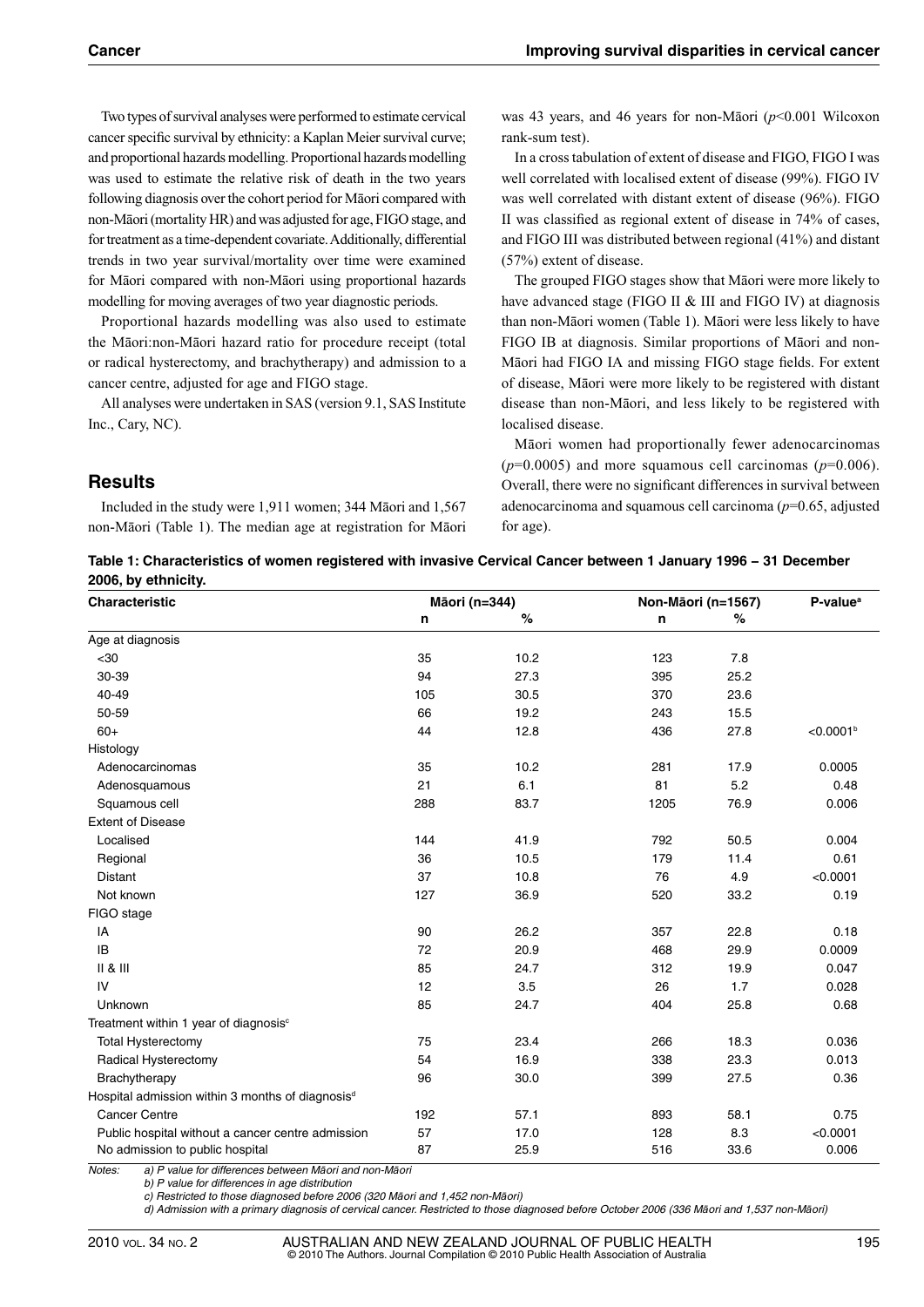From 1996 to 2006, there were significant declines in the rates of cervical cancer registrations and disparities between Māori and non-Māori women in New Zealand (Table 2). Māori registrations dropped 9% (95% CI: 6%–12%) per year over the cohort period, which was a significantly  $(p=0.020)$  greater decline than for non-Māori, 5% (95% CI: 3%–7%) per year.

There were also significant declines in the death registration rates and cervical cancer mortality disparities between Māori and non-Māori for the period 1996 to 2005 (Table 2). Māori death rates dropped 14% (95% CI: 10%–18%) per year, a significantly (*p*=0.018) greater decline than for non-Māori, 8% (95% CI: 6%–11%) per year.

#### *Survival*

Māori in the cohort had poorer cancer specific survival compared to non-Māori (Figure 1) with an age adjusted HR 2.07 (95% CI: 1.63–2.62). The survival disparity between Māori and non-Māori differed depending on time from diagnosis (test for proportionality,  $p=0.019$ ). The HR for survival in the first two years following diagnosis was 2.39 (95% CI: 1.83–3.13) compared with 1.27 (95% CI: 0.75–2.15) for survival after two years from diagnosis. All subsequent survival analyses were done for survival in the two years following diagnosis.

Over the cohort period, Māori cervical cancer survival (in the two years following diagnosis) improved compared to non-Māori (Table 3). The reduction in survival disparity in the two years following diagnosis was driven by improved survival for Māori HR 0.89 (95% CI: 0.81–0.97 per year), and a small non-significant reduction in survival for non-Māori HR 1.04 (95% CI: 0.98–1.10 per year) (Table 3). The mortality hazard ratios for Māori compared to non-Māori for moving averages of two year diagnostic period are presented in Table 4.

Among cancers with stage recorded, there was an improvement in stage at diagnosis over the cohort period (Kendall's Tau-b -0.09, *p*<0.0001) for both Māori and non-Māori. There were no significant differences in the changes to stage between the Māori (Kendall's Tau-b -0.11) and non-Māori (Kendall's Tau-b -0.08) groups (*p*=0.65). The reduction in survival disparity over time remained significant (interaction ethnicity\*time, *p*=0.001) when stage was entered into the survival models (Table 3) with the pattern of reducing hazard ratios over time similar to the unadjusted model (Table 4).

#### *Treatment*

Within the first year following diagnosis, 341 women in the cohort received total hysterectomies, 392 radical hysterectomies and 495 received brachytherapy (Table 1). Compared to non-Māori women, Māori women were significantly less likely to receive a radical hysterectomy and more likely to receive brachytherapy (Table 5). Differences in treatment with radical hysterectomy or brachytherapy were not significant after adjusting for age and FIGO stage. Māori women with FIGO 1A disease were more likely to receive a total hysterectomy. Adjusting for treatment in the survival model had little impact on Māori:non-Māori hazard ratios (Table 3).

The improved survival for Māori is unlikely to be explained by changes in the quantity of treatment received by hysterectomy or brachytherapy over the time period. The proportion of radical hysterectomies (*p*<0.001) and brachytherapy (*p*=0.04) reduced significantly over the study period; however the reductions were similar for the Māori and non-Māori groups (*p*>0.05).





| Table 2: Cervical cancer registrations and deaths by ethnicity, by year. |  |
|--------------------------------------------------------------------------|--|
|--------------------------------------------------------------------------|--|

| <b>Cervical cancer registrations</b> |    |                            |     |                            |               | <b>Cervical cancer deaths</b> |                            |    |                              |               |  |
|--------------------------------------|----|----------------------------|-----|----------------------------|---------------|-------------------------------|----------------------------|----|------------------------------|---------------|--|
| Year                                 |    | Māori                      |     | Non-Māori                  | Rate ratio    |                               | Māori                      |    | Non-Māori                    | Rate ratio    |  |
|                                      | n  | Rate <sup>a</sup> (95% CI) | n   | Rate <sup>a</sup> (95% CI) | (95% CI)      | n.                            | Rate <sup>a</sup> (95% CI) |    | n Rate <sup>a</sup> (95% CI) | (95% CI)      |  |
| 1996                                 | 39 | 15.5 (11.3, 21.3)          | 156 | 6.7(5.7, 7.9)              | 2.3(1.6, 3.3) | 22                            | 8.9(5.8, 13.5)             | 61 | 1.9(1.4, 2.5)                | 4.7(2.8, 7.7) |  |
| 1997                                 | 42 | 16.3 (12.0, 22.0)          | 154 | 6.0(5.0, 7.1)              | 2.7(1.9, 3.9) | 19                            | 7.5(4.8, 11.8)             | 54 | 1.5(1.1, 2.1)                | 5.0(2.9, 8.6) |  |
| 1998                                 | 27 | $9.8$ (6.7, 14.3)          | 161 | 6.2(5.2, 7.3)              | 1.6(1.1, 2.4) | 18                            | 6.5(4.1, 10.4)             | 59 | 1.6(1.2, 2.2)                | 4.1(2.3, 7.0) |  |
| 1999                                 | 40 | 13.8 (10.1, 18.9)          | 169 | 6.7(5.7, 7.9)              | 2.1(1.5, 2.9) | 20                            | 7.1(4.6, 11.0)             | 51 | 1.5(1.1, 2.0)                | 4.8(2.8, 8.3) |  |
| 2000                                 | 43 | 14.4 (10.7, 19.4)          | 156 | 6.4(5.4, 7.6)              | 2.3(1.6, 3.2) | 17                            | 5.8(3.6, 9.3)              | 49 | 1.3(1.0, 1.9)                | 4.3(2.4, 7.7) |  |
| 2001                                 | 30 | 9.8(6.9, 14.1)             | 152 | 6.2(5.2, 7.4)              | 1.6(1.1, 2.3) | 13                            | 4.2(2.4, 7.2)              | 50 | 1.1(0.8, 1.6)                | 3.7(2.0, 7.0) |  |
| 2002                                 | 29 | 9.0(6.3, 13.0)             | 140 | 5.7(4.7, 6.8)              | 1.6(1.1, 2.4) | 12                            | 3.7(2.1, 6.5)              | 53 | 1.3(1.0, 1.8)                | 2.8(1.4, 5.3) |  |
| 2003                                 | 28 | 8.6(5.9, 12.5)             | 136 | 5.4(4.5, 6.4)              | 1.6(1.1, 2.4) | 8                             | 2.3(1.2, 4.7)              | 50 | 1.3(0.9, 1.8)                | 1.8(0.8, 4.0) |  |
| 2004                                 | 26 | 7.5(5.1, 11.0)             | 117 | 4.5(3.7, 5.5)              | 1.7(1.1, 2.6) | 15                            | 4.3(2.6, 7.1)              | 56 | 1.4(1.0, 1.9)                | 3.0(1.7, 5.5) |  |
| 2005                                 | 16 | 4.6(2.8, 7.5)              | 111 | 4.2(3.4, 5.2)              | 1.1(0.6, 1.8) | 13                            | 3.5(2.1, 6.1)              | 41 | 1.0(0.7, 1.5)                | 3.5(1.8, 6.9) |  |
| 2006 <sup>b</sup>                    | 24 | 6.5(4.4, 9.7)              | 115 | 4.7(3.8, 5.7)              | 1.4(0.9, 2.2) |                               |                            |    |                              |               |  |

*Notes: a) Age standardised (to 2001 Māori population) per 100,000 population*

 *b) Deaths not available for 2006*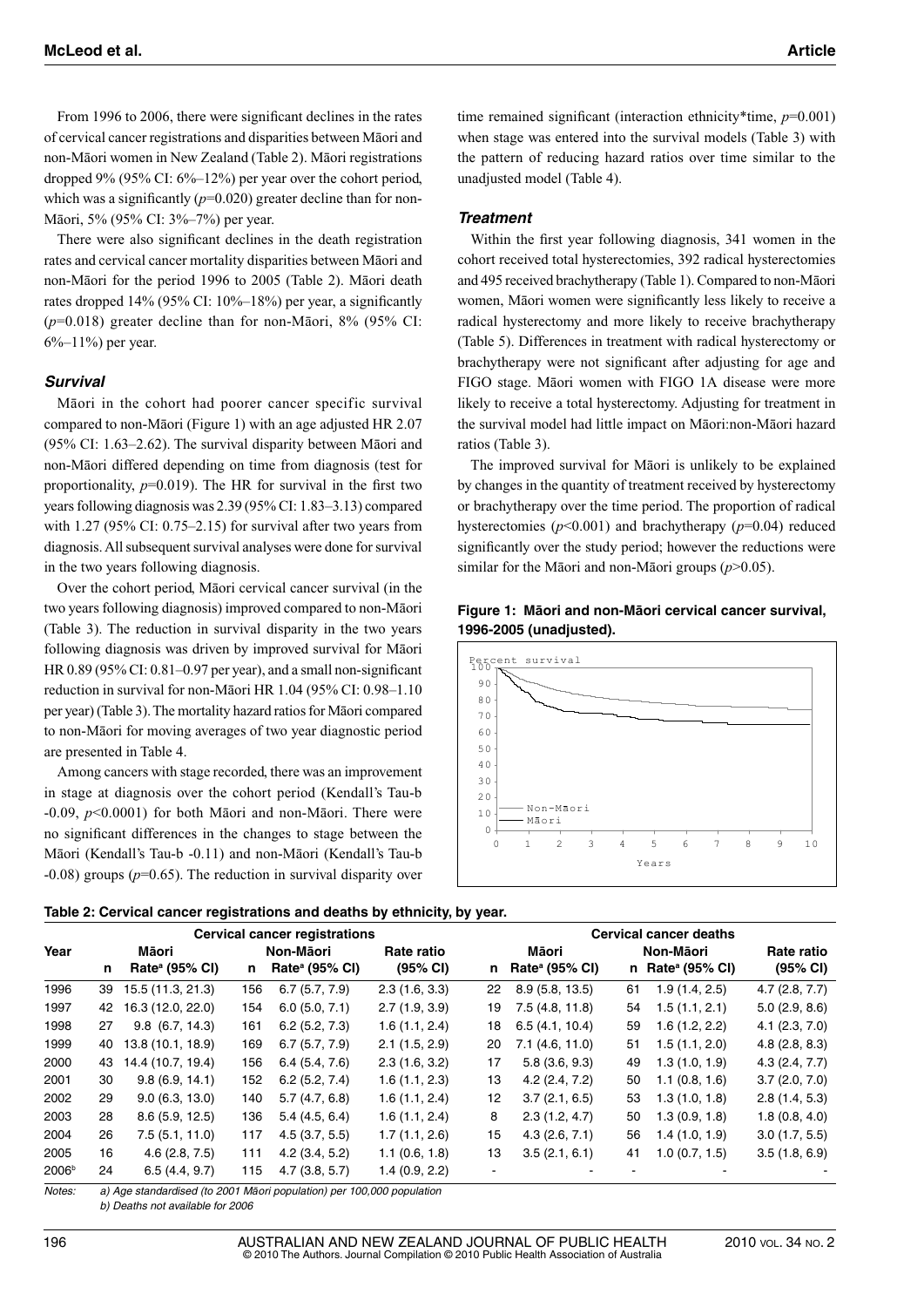From January 2000 to the end of September 2003, there were 11 admissions to private hospitals within three months of diagnosis, with a primary discharge diagnosis of cervical cancer. One admission was for a Māori patient, who along with one non-Māori patient was also admitted to a public hospital in the three months following diagnosis. These 11 admissions were for a mix of FIGO stages; three for FIGO IA, five for FIGO IB, one for FIGO IV and two with unknown stage.

# **Discussion**

The incidence and mortality from cervical cancer in New Zealand is decreasing for both Māori and non-Māori with improving disparities. However, Māori women remain at higher risk of cervical cancer and continue to be diagnosed with more advanced disease. Disparities in cancer specific survival between Māori and non-Māori are also decreasing. In this cohort study we found that stage at diagnosis accounted for some but not all of the difference in cancer specific survival between Māori and non-Māori. There were no differences in treatment with radical hysterectomy or brachytherapy between Māori and non-Māori in the first year following diagnosis, once adjusted for age and stage of disease. The higher receipt of total hysterectomies for Māori may reflect differences in: tumour size; the receipt of localised treatment; or the impact of private treatment for non-Māori, none of which could be examined in the dataset. Treatment (as

## **Table 4: Māori:non-Māori hazard ratios by grouped two years of registration (age adjusted).**

| Year      |      | Two year mortality |      | Two year mortality<br>adjusted for FIGO stage |
|-----------|------|--------------------|------|-----------------------------------------------|
|           | HR   | 95% CI             | HR   | 95% CI                                        |
| 1996-1997 | 3.61 | 2.19, 5.96         | 3.51 | 2.08. 5.91                                    |
| 1997-1998 | 2.44 | 1.37, 4.36         | 1.75 | 0.93, 3.28                                    |
| 1998-1999 | 3.50 | 1.98, 6.20         | 2.25 | 1.22, 4.14                                    |
| 1999-2000 | 3.25 | 1.82, 5.82         | 2.52 | 1.37, 4.63                                    |
| 2000-2001 | 1.64 | 0.87, 3.08         | 1.37 | 0.71, 2.64                                    |
| 2001-2002 | 1.14 | 0.58, 2.26         | 0.82 | 0.41, 1.65                                    |
| 2002-2003 | 1.60 | 0.84, 3.05         | 1.24 | 0.64, 2.43                                    |
| 2003-2004 | 1.80 | 0.90, 3.62         | 1.81 | 0.88, 3.70                                    |
| 2004-2005 | 1.30 | 0.52.3.25          | 1.77 | 0.69.4.54                                     |

#### **Table 3: Hazard ratios, 1996-2005 for cervical cancer specific mortality (in the first two years following diagnosis).**

|                                                          | Age adjusted HR     | Age and stage adjusted HR | Age, stage and treatment |
|----------------------------------------------------------|---------------------|---------------------------|--------------------------|
|                                                          | $(95% \text{ Cl})$  | $(95% \text{ Cl})$        | adjusted HR (95% CI)     |
| Māori per year <sup>a</sup>                              | $0.89(0.81 - 0.97)$ | $0.88(0.80 - 0.96)$       | $0.87(0.79 - 0.95)$      |
| Non-Māori per year                                       | $1.04(0.98 - 1.10)$ | $1.05(0.99 - 1.10)$       | $1.04(0.99 - 1.10)$      |
| Māori:non-Māori at 1/1/1996                              | 4.54 (2.77-7.43)    | $4.31(2.59 - 5.18)$       | 4.40 (2.64-7.36)         |
| Proportional reduction in Māori:non-Māori<br>HR per year | $0.86(0.77-0.95)$   | $0.84(0.75 - 0.93)$       | $0.83(0.75 - 0.93)$      |
| Age $<$ 40                                               | 1.00                | 1.00                      | 1.00                     |
| Age 40<50                                                | 2.83 (1.87-4.27)    | $1.68(1.11 - 2.57)$       | $1.76(1.16 - 2.69)$      |
| Age 50<60                                                | $3.86(2.52 - 5.91)$ | $2.26(1.46 - 3.49)$       | $2.31(1.50 - 3.57)$      |
| Age $60+$                                                | $6.08(4.12 - 8.90)$ | $2.77(1.84 - 4.16)$       | $2.73(1.81 - 4.11)$      |
| FIGO staging IA                                          |                     | 1.00                      | 1.00                     |
| FIGO staging IB                                          |                     | 7.12 (2.17-23.41)         | 10.96 (3.29 - 36.51)     |
| FIGO staging II                                          |                     | 17.35 (5.29-56.84)        | 19.11 (5.75 - 63.46)     |
| FIGO staging III                                         |                     | 55.59 (17.42-177.38)      | 58.56 (18.18-188.56)     |
| FIGO staging IV                                          |                     | 180.27 (54.56-595.57)     | 173.59 (52.47-574.31)    |
| FIGO staging unknown                                     |                     | 30.43 (9.60-96.51)        | 31.09 (9.79-98.71)       |
| Radical hysterectomy                                     |                     |                           | $0.31(0.17-0.59)$        |
| Brachytherapy                                            |                     |                           | $0.80(0.60 - 1.06)$      |

*Note: a) Māori x year interactions p=0.004, p=0.001 and p=0.0008 for the respective models*

#### **Table 5: Māori:non-Māori hazard ratios for procedure receipt (within one year of diagnosis) and admission to Cancer centre (within three months of diagnosis), 1996-2006.**

| <b>Adjustors</b>          | <b>Total Hysterectomy</b> |            | <b>Radical Hysterectomy</b> |            | <b>Brachytherapy</b> |            | <b>Cancer centre admission</b> |            |
|---------------------------|---------------------------|------------|-----------------------------|------------|----------------------|------------|--------------------------------|------------|
|                           | ΗR                        | 95% CI     | HR                          | 95% CI     | HR                   | 95% CI     | ΗR                             | 95% CI     |
| Age                       | 1.20                      | 0.90, 1.61 | 0.60                        | 0.45, 0.81 | 1.29                 | 1.00, 1.65 | 1.03                           | 0.87, 1.23 |
| Age and FIGO              | 1.36                      | 1.05, 1.75 | 0.79                        | 0.59, 1.04 | 1.23                 | 0.99, 1.54 | 1.01                           | 0.85, 1.21 |
| Age and FIGO <sup>a</sup> | 1.32                      | 0.99, 1.77 | 0.81                        | 0.61, 1.09 | 1.17                 | 0.90.1.50  | 0.96                           | 0.79, 1.17 |
| By FIGO stageb            |                           |            |                             |            |                      |            |                                |            |
| IA                        | 1.42                      | 1.01, 2.00 | 1.11                        | 0.57, 2.16 | 0.59                 | 0.07, 4.78 | 0.87                           | 0.54, 1.42 |
| IB                        | 1.09                      | 0.59, 2.00 | 0.81                        | 0.57, 1.13 | 1.11                 | 0.70, 1.76 | 0.83                           | 0.59, 1.16 |
| II-IV                     | 0.93                      | 0.20.4.40  | 0.29                        | 0.07, 1.26 | 1.17                 | 0.86.1.58  | 1.16                           | 0.89, 1.52 |
| <b>Unknown</b>            | 1.55                      | 0.92, 2.60 | 0.63                        | 0.25, 1.62 | 1.38                 | 0.85, 2.23 | 1.16                           | 0.78, 1.72 |

*Notes: a) Excluding unknown FIGO*

 *b) Age adjusted from model with Māori\*FIGO stage interaction term*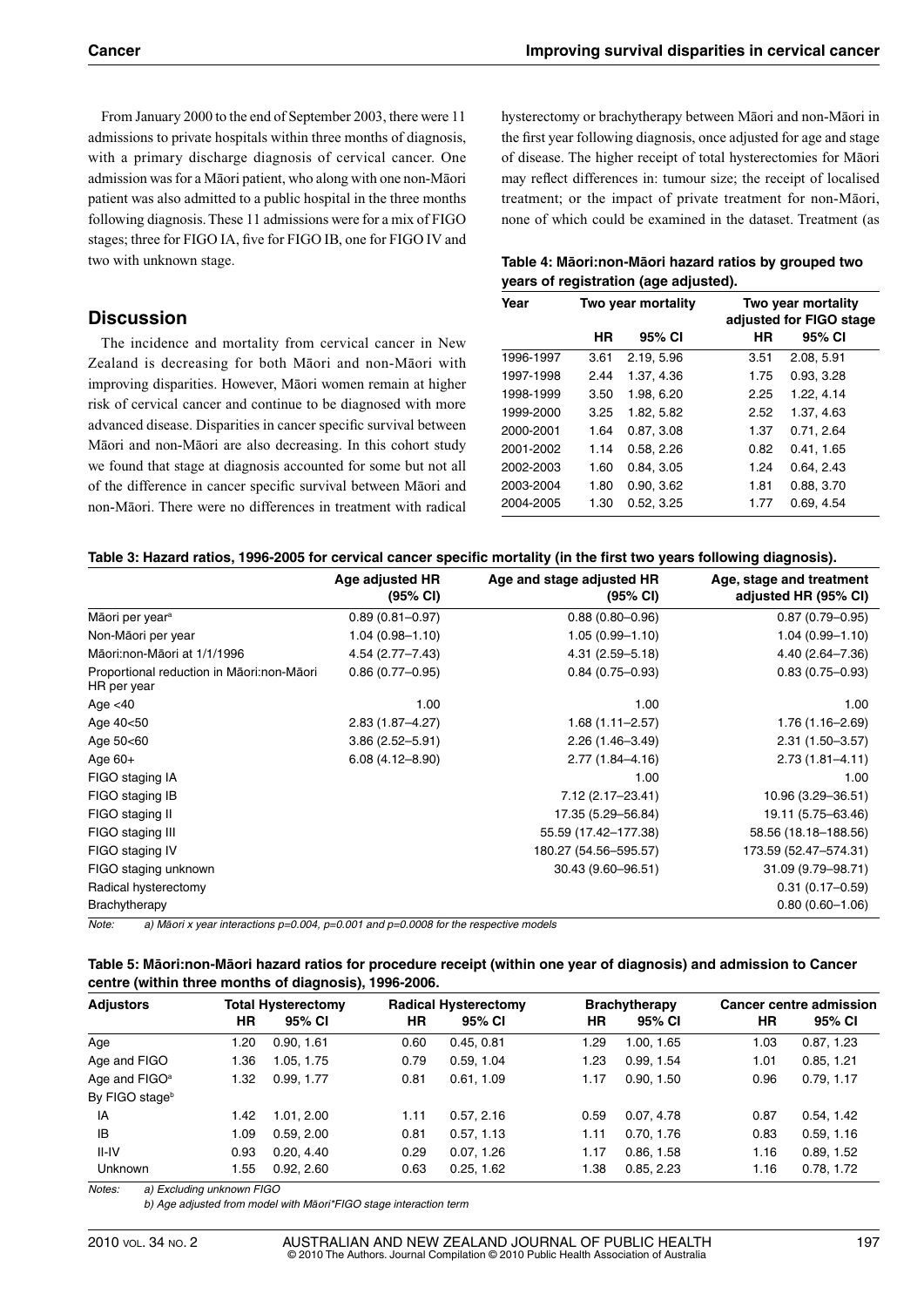measured) had little impact on survival differences between Māori and non-Māori.

The relative disparity in two year survival between Māori and non-Māori decreased over the study period and was not explained by stage. Stage improvements for Māori and non-Māori were similar. There was a reduction in the proportion of radical hysterectomies and brachytherapy received over time for both Māori and non-Māori. This reduction in procedures was also similar between the two groups, and is highly unlikely to contribute to the improved survival for Māori over the same period.

Improvements in actual and relative cervical cancer specific survival for Māori are likely to be multifactorial. Health system changes have occurred over the study period, which may have contributed. Regional cancer centres have played an increasing role in driving national protocols for treatment, providing FIGO staging for cases, and management advice to other public hospitals. There have also been increases in the numbers of community and Māori health workers, which may have led to increased support of women with cervical cancer.

Other possible explanations, for the reduction in survival disparity not explored in this study include: differential improvements in co-morbid conditions for Māori; differential changes in socio-economic status; changes in the public/ private provision of treatment; within stage changes in tumour characteristics (e.g. tumour size) and other aspects of service quality (e.g. adherence to best practice protocols and guidelines, improved cultural competence).

It is likely that the screening program has made a major contribution to the decreasing incidence of cervical cancer in New Zealand, although its impact on reducing inequalities between Māori and non-Māori is difficult to assess as screening coverage by ethnicity is only publicly available from 2002.<sup>30</sup> While persistent human papillomavirus (HPV) infection is necessary for the development of cervical cancer, there is no evidence of differences in HPV infection between Māori and non-Māori women.<sup>31</sup>

There are a number of limitations of this study. Firstly, small numbers limited our study power and the ability to detect significant differences and interactions by ethnicity. Secondly, ethnicity was based upon that recorded on the New Zealand Cancer Register. This has been estimated in previous research to undercount Māori ethnicity by 5-15%.<sup>8</sup> The undercount of Māori is likely to underestimate Māori population incidence rates and ratios with non-Māori. In the cohort analysis, ethnicity misclassification occurs in both the numerator and denominator. Some Māori may be included in the non-Māori group although the proportion and effect on this group is likely to be small.

Thirdly, the adjustment for FIGO staging was limited by the changing proportion of unknown FIGO stage data over time. Over the cohort period, an average of 25% of registrations had unknown FIGO stage, with better recording of FIGO on the cancer register during a national cervical cancer audit between 2000 and 2002, and worse recording in the latter years of this cohort study. The inconsistent recording of FIGO stage data over time limited our ability to adjust completely for stage. It is important to note that this may not reflect the accuracy of clinical coding of individual women at the local level, but may be an issue with the transfer of stage information onto the cancer register.

Limited private hospital data was available. Private hospital admissions for cervical cancer in 2000 and 2003 accounted for an average of 4% of all cervical cancer hospital admissions (public and private). Although an analysis of trends in private hospital admissions over time was not possible, the small number of admissions suggests that private hospital treatment was unlikely to play a major role in the improvement in survival for Māori.

This study focused on a comparison of cervical cancer survival and treatment for Māori with non-Māori. The primary intention was to quantify any disparities between these groups, and any changes over time. The study did not assess all aspects of treatment or treatment of these groups against best practice.

Treatment of cervical cancer represents only a part of the disease pathway; disparities between Māori and non-Māori have been documented in screening and diagnosis of cervical cancer. Māori have lower enrolment, coverage and participation in the National Cervical Screening Programme,<sup>4</sup> which is reflected in the higher proportions of adenocarcinoma and lower proportions of squamous cell carcinomas in non-Māori than Māori women. Māori women are also more likely to wait longer for investigation and diagnosis of abnormal smears.4,5 Primary prevention and early diagnosis strategies remain critical to address disparities in incidence and stage at diagnosis for Māori. This will require improvements in the responsiveness of the National Cervical Screening Programme to Māori, as well as ensuring the HPV vaccination program (beginning 2008) reaches Māori equitably.

Further research is required to investigate the reasons for continuing disparities for Māori women in cervical cancer. This should include qualitative research involving health providers, Māori patients and whānau, as well as an examination of the reasons for delays to diagnosis.

## **Conclusions**

Disparities in cervical cancer incidence, mortality and survival have improved substantially over the past decade between Māori and non-Māori women. However, Māori women are still at higher risk of cervical cancer and continue to be diagnosed at a later stage than non-Māori women. Primary prevention and early diagnosis, including immunisation and screening, remain key interventions for addressing Māori needs and reducing inequalities in cervical cancer in New Zealand.

## **Conflict of Interest statement**

The authors declare that there are no conflicts of interest.